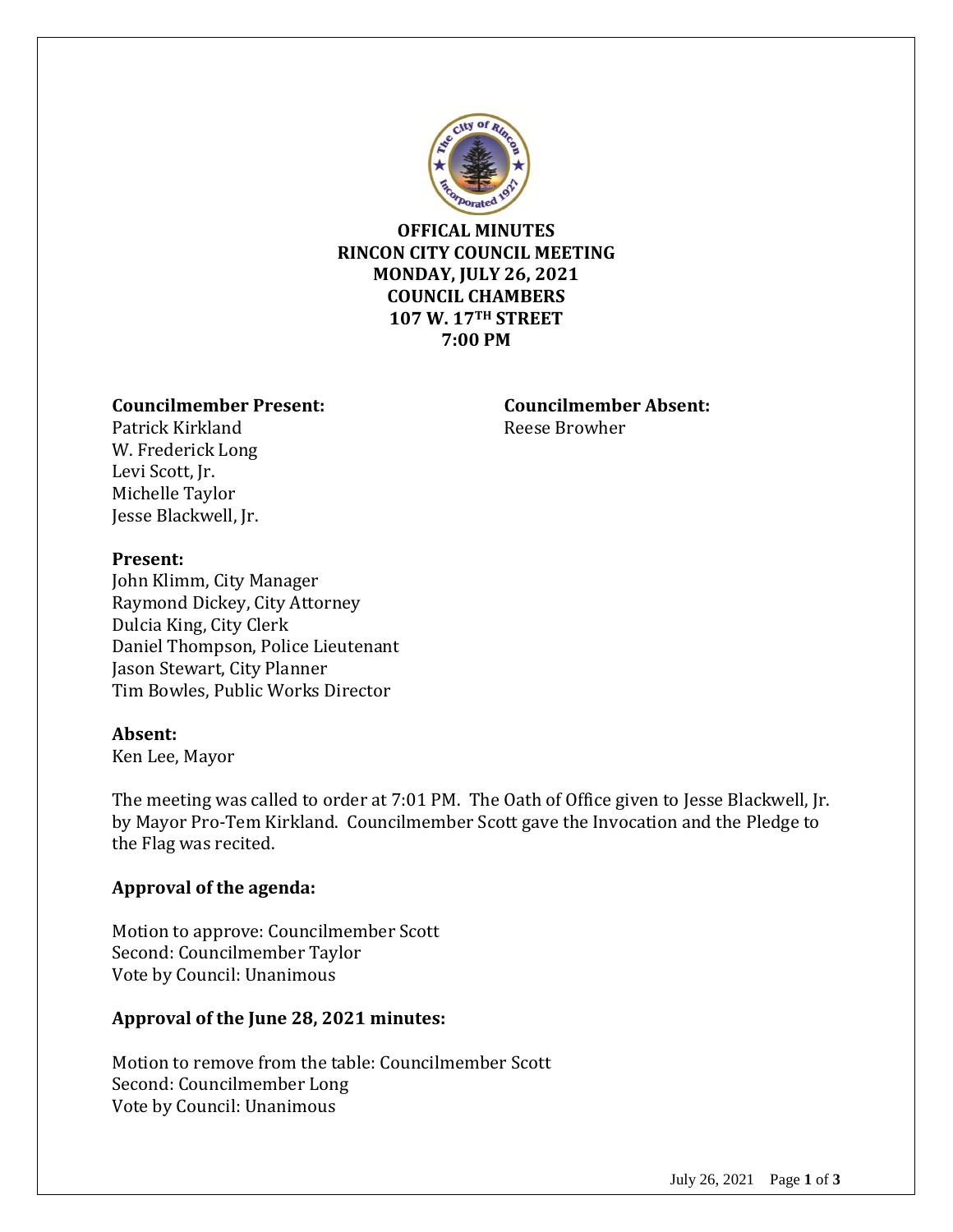Motion to approve: Councilmember Long Second: Councilmember Scott Vote by Council: Unanimous

### **Approval of the July 12, 2021 minutes:**

Motion to approve: Councilmember Kirkland Second: Councilmember Taylor Vote by Council: Unanimous

### **New Business:**

# **1. Request for Council to issue a 10 day notice according to the ordinance for nuisance on property located at 47 Talmadge Drive and to pay all assessed fees.**

David Mattos said he started this case on February 18, 2021. There are five huge box trucks on the property. He has gone back and forth with the owner who has a tenant living there and was promised that they would be moved. None were moved so he sent a second notice to the owner. He is here to ask for a 10 day notice to appear in court. A motion was made and seconded.

Motion to approve: Councilmember Long Second: Councilmember Scott

Councilmember Scott asked about the wording of the fees. Attorney Dickey said there should be one more letter that has to go out and the fee for that should be added to the total fees. Both motions were amended to include the fee of \$502.30.

Vote by Council: Unanimous

## **2. R.B. Baker Construction request approval of pay request #1 in the amount of \$204,642.32 for the 2021 Rincon TSPLOST - Georgia and Savannah Avenues. LI #320.4100.549102**

Doug Morgan with EMC Engineering was present. Mr. Morgan said this is the first of probably two pay request. The paving has been done and they will come back do stripping and some clean up.

Motion to approve: Councilmember Scott Second: Councilmember Taylor Vote by Council: Unanimous

Councilmember Scott asked Mr. Morgan was he getting everything he needs to move forward. Mr. Morgan said yes. This project will wrap up in the next month, they have already awarded the LMIG and Lockner Avenue projects. Weisenbaker and 4th Streets are slated to start August  $2<sup>nd</sup>$ . The final bid for Middleground Road is Thursday. Mr. Klimm asked Mr. Morgan to let us know when the start date is so we can let residents know.